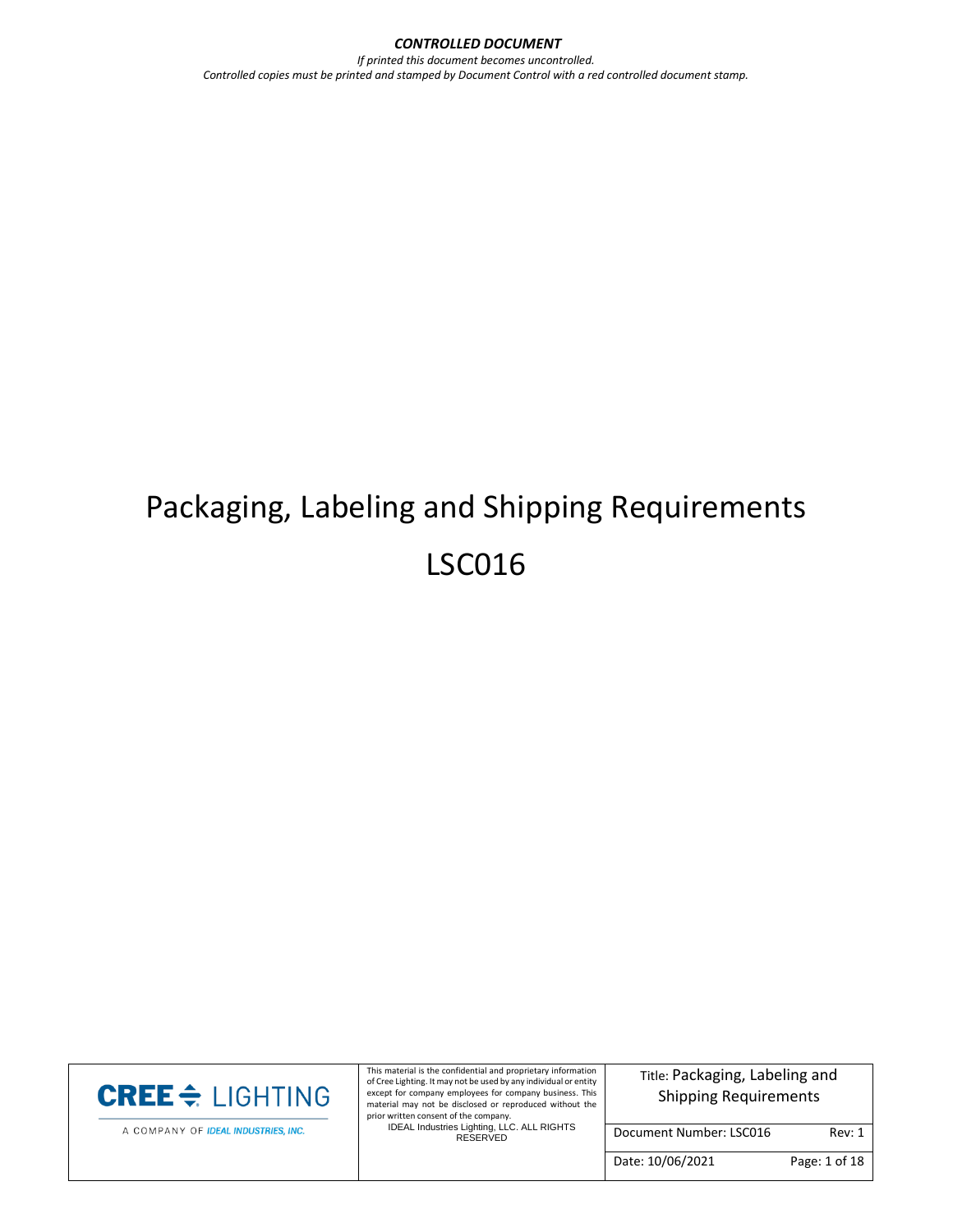#### Table of Contents

| 1.  |  |
|-----|--|
| 2.  |  |
| 3.  |  |
| 4.  |  |
| 5.  |  |
| 6.  |  |
| 7.0 |  |
|     |  |
|     |  |
|     |  |
|     |  |
|     |  |
|     |  |
|     |  |
|     |  |
|     |  |
|     |  |



A COMPANY OF IDEAL INDUSTRIES, INC.

This material is the confidential and proprietary information of Cree Lighting. It may not be used by any individual or entity except for company employees for company business. This material may not be disclosed or reproduced without the

prior written consent of the company. IDEAL Industries Lighting, LLC. ALL RIGHTS RESERVED

Title: Packaging, Labeling and Shipping Requirements

Document Number: LSC016 Rev: 1

Date: 10/06/2021 Page: 2 of 18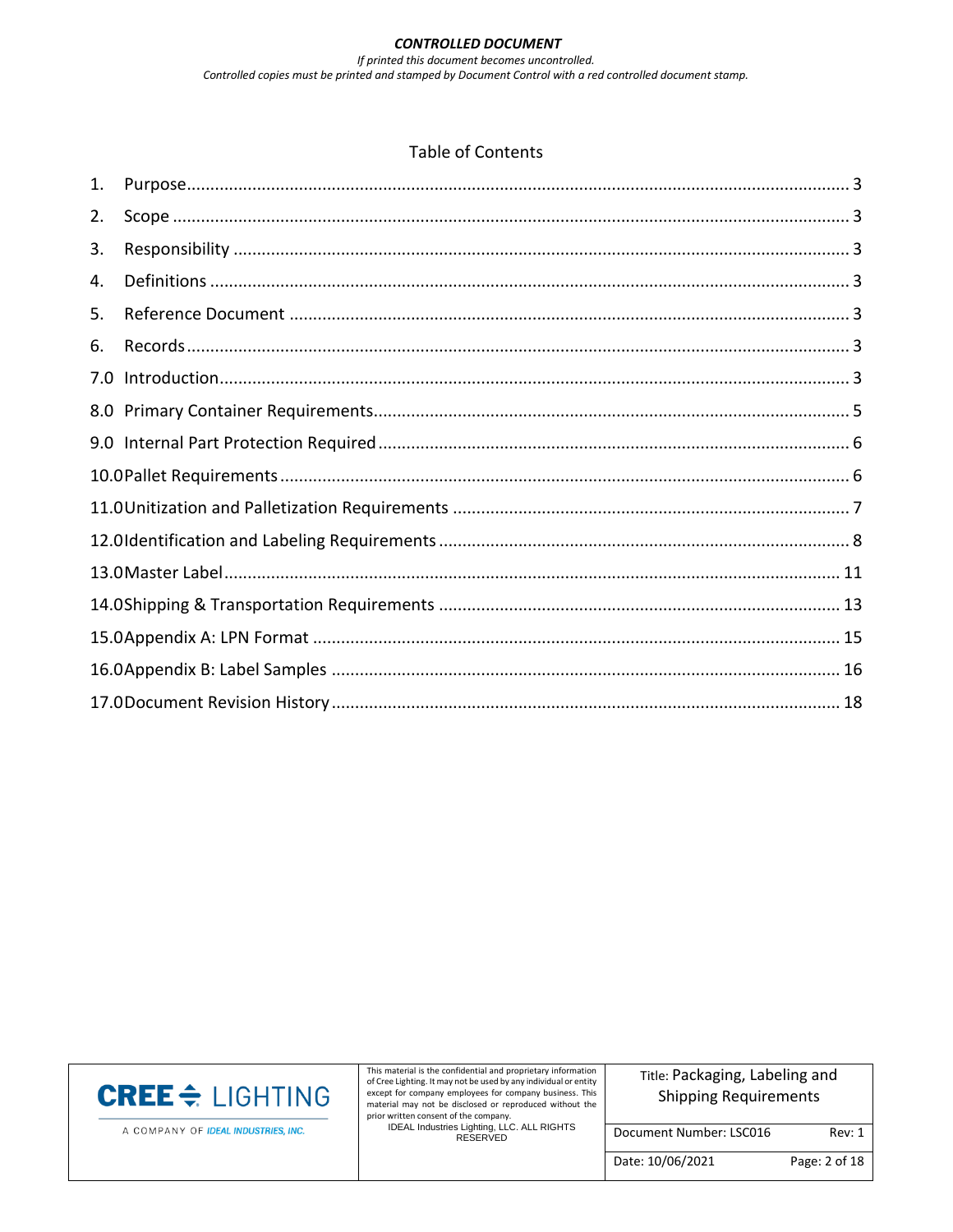#### <span id="page-2-0"></span>**1. Purpose**

*1.1.* The purpose of this document is to provide guidance for all production material entering Cree Lighting's manufacturing location in Racine Wisconsin.

# <span id="page-2-1"></span>**2. Scope**

2.1. This procedure provides packaging and labeling requirements for suppliers to follow for receipt of production material entering Cree Lighting's manufacturing location in Racine Wisconsin.

# <span id="page-2-2"></span>**3. Responsibility**

3.1. The Director of Global Commodity Management is responsible for implementation and ensuring this procedure is understood, maintained and followed.

# <span id="page-2-3"></span>**4. Definitions**

4.1. Please provide definitions for terms or acronyms used in this documentation that might not be familiar to the reader.

# <span id="page-2-4"></span>**5. Reference Document**

- AIAG Automotive Industry Action Group
- ECT Edge Crush Test
- SPI Society of Plastics Industry
- LBP Lines Per Block
- PO Purchase Order
- WO Work Order
- EXP Date Expiration Date
- LPN License Plate Number
- CFR Code of Federal Regulations
- ANSI American National Standards Institute

ANSI MH10.8.1 - U.S. national, cross-industry standard, developed and maintained by ANSI

# <span id="page-2-5"></span>**6. Records**

6.1. Packing Slips

# <span id="page-2-6"></span>**7.0 Introduction**

The following labeling requirements are for all production materials entering Cree Lighting's manufacturing facility in Racine, WI.

| <b>CREE</b> $\triangleq$ LIGHTING   | This material is the confidential and proprietary information<br>of Cree Lighting. It may not be used by any individual or entity<br>except for company employees for company business. This<br>material may not be disclosed or reproduced without the<br>prior written consent of the company. | Title: Packaging, Labeling and<br><b>Shipping Requirements</b> |               |  |
|-------------------------------------|--------------------------------------------------------------------------------------------------------------------------------------------------------------------------------------------------------------------------------------------------------------------------------------------------|----------------------------------------------------------------|---------------|--|
| A COMPANY OF IDEAL INDUSTRIES, INC. | IDEAL Industries Lighting, LLC. ALL RIGHTS<br>RESERVED                                                                                                                                                                                                                                           | Document Number: LSC016                                        | Rev: 1        |  |
|                                     |                                                                                                                                                                                                                                                                                                  | Date: 10/06/2021                                               | Page: 3 of 18 |  |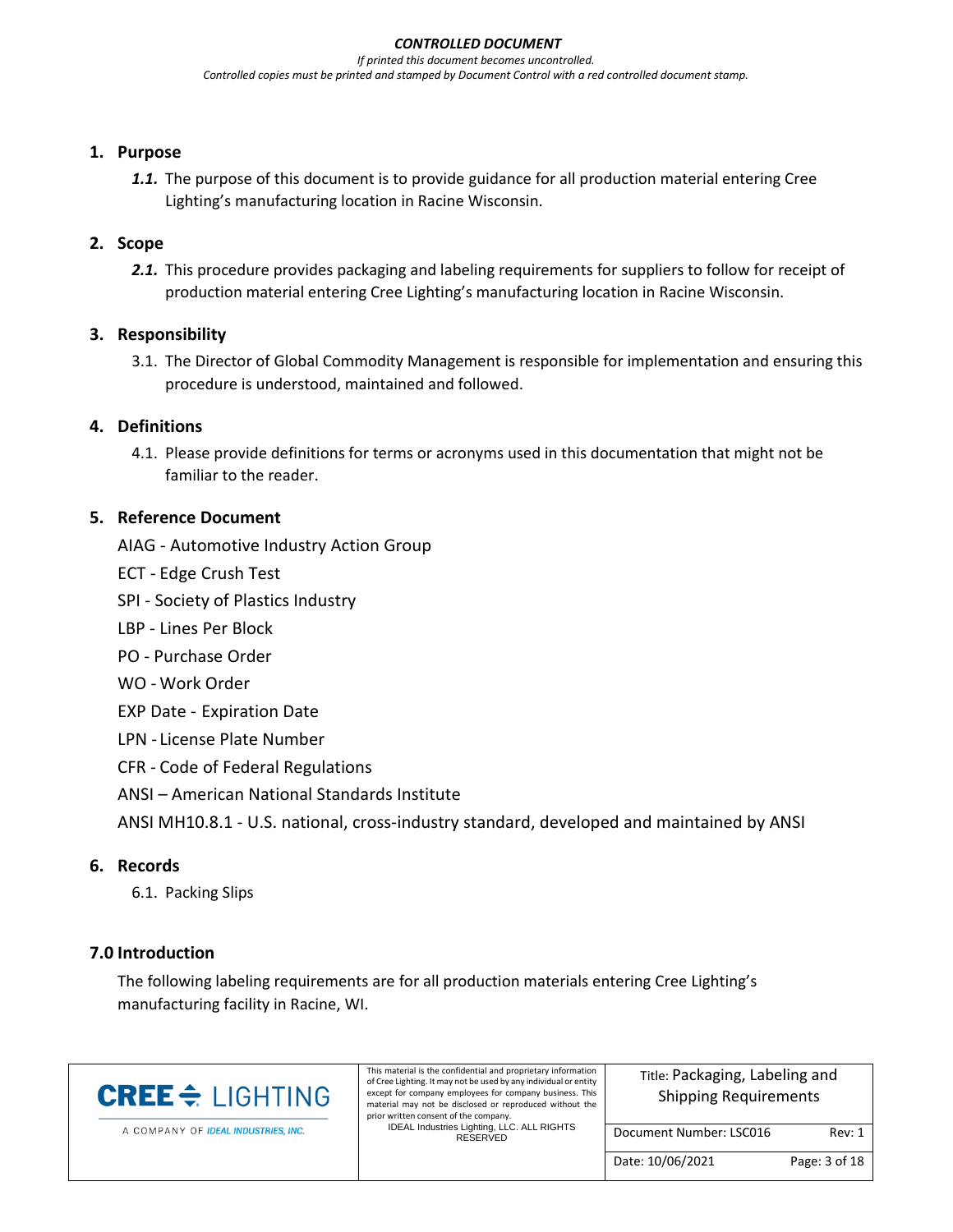These requirements were developed in conjunction with AIAG standards and Cree Lighting's Operations Department. For questions, please email or call your commercial contact. For additional information, please visit the web at [http://www.aiag.org/.](http://www.aiag.org/)

#### **7.1 Compliance**

All shipments to the Cree Lighting Facilities must be compliant with these requirements, as shipments will be continuously monitored. Non-compliant shipments may be rejected by receiving at Cree Lighting's discretion and returned to the supplier for repackaging, relabeling, or disposal. Rejected and returned shipments will be billed to the supplier's shipping location. Recurring violations will require a written corrective action plan approved by Cree Lighting.

When necessary, Cree Lighting Operations may grant exceptions to these requirements with a prior written request from the supplier. Please contact your commercial contact for exceptions.

#### **7.2 AIAG Guidelines**

Cree Lighting requests compliance to the following Automotive Industry Action Group (AIAG) packaging and labeling standard *B-10: Trading Partners Labels Implementation Guidelines 6/04*. A Copy of this standard may be obtained from AIAG per the contact information listed above.

The B-10 is the preferred format for shipping labels. Both label- and tag- marking methods for shipping containers and pallets of parts and primary metals are covered in this guideline under the general term "label," however, the B-10 is not a label, but rather a methodology for designing trading partner shipping labels using the ANSI MH10.8.1 U.S. national, cross-industry standard, developed and maintained by the ANSI committee MH10/SBC-8.

B-10 outlines the requirements for design and for printing to ensure scan ability of Code 39 bar code symbols and provide consistency of label formats. The physical parameters of the symbols and labels are provided, and a bar code quality level is specified. The orientation and placement of AIAG B-10 - Trading Partner Labels (B-10-TPL) on shipping containers are specified.

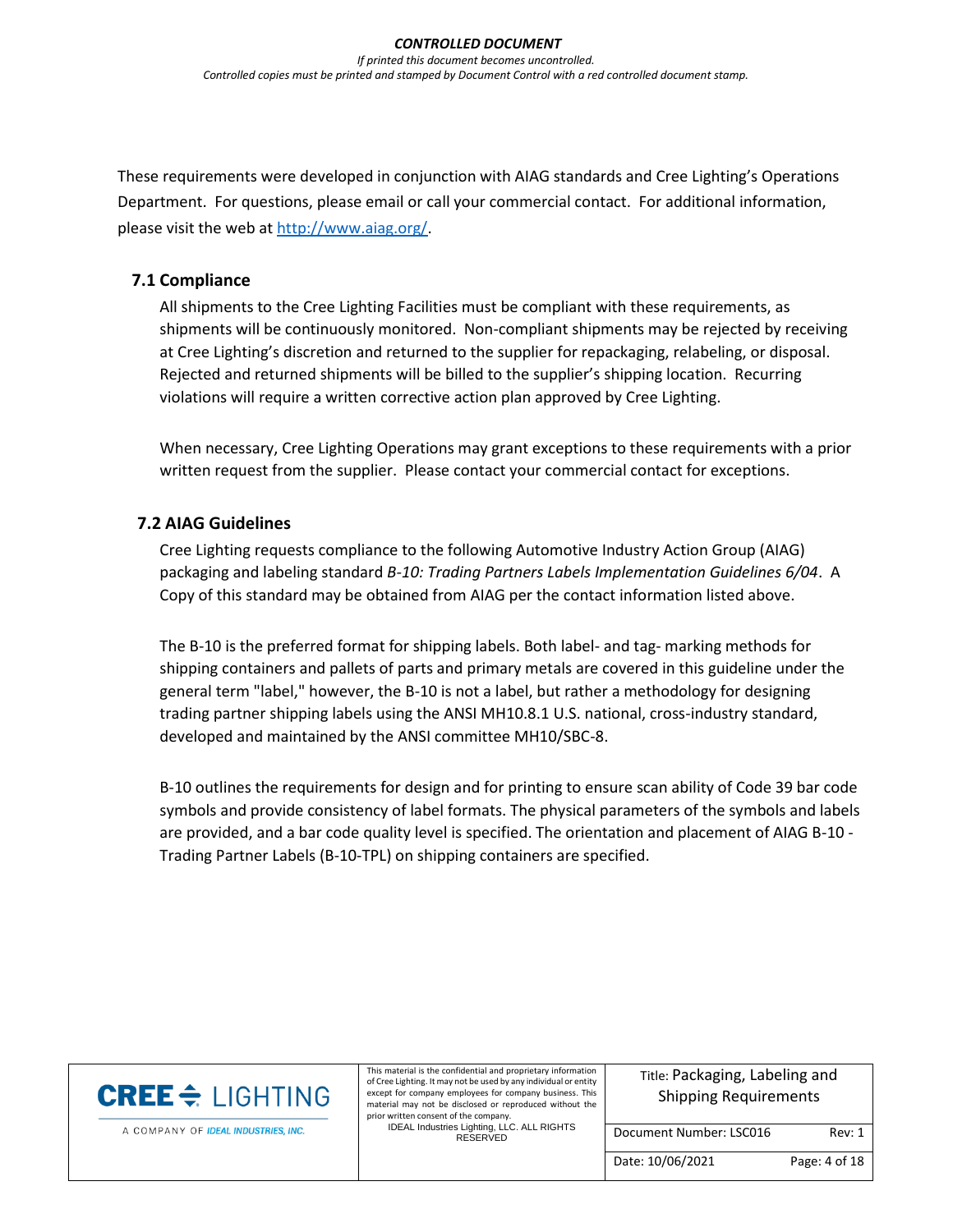# Packaging

#### <span id="page-4-0"></span>**8.0 Primary Container Requirements**

Packaging design is the responsibility of the supplier. The supplier must ensure that the parts and all packaging shipments are received in acceptable (undamaged) condition. Some primary containers will carry the part from shipping to final assembly by the line operators. It is vital that the packaging maintains part quality through transit, storage, and multiple handlings.

- The compression strength of the container(s) must support contents triple stacked up to 100" in height to allow for maximum trailer density and storage.
- Suppliers are encouraged to investigate the benefits of specifying corrugated material based on the ECT Edge Crush Test (see AIAG RC-7, Section 3.1) and fiber-based corner posts (see AIAG RC-7, Section 3.3) for additional strength.
- Container(s) must be modular to the standard 48"x40" pallet footprint. Any exceptions must be approved by Cree Lighting prior to shipment. Containers should not hang-over the edge of the pallet or leave more than 2" of the pallet footprint uncovered on any side when feasible.
- Container(s) should be completely filled by product or void fill. Note this may require redesign of packaging to eliminate void space, part shifting, and/or container crushing.
- Containers that are intended to be manually-handled should weigh no more than 25 lbs. If the container exceeds 25 lbs., it must have a brightly colored label affixed to the container specifying "Heavy" or similar language to warn operators prior to lifts. The unsupported bottom of the container must be able to hold the weight of the contents.

All packages must be tested under simulated real-life conditions to ensure that the packages and shipments reach their intended point-of-use in good condition and without damage,

#### **8.1 Selection of a Primary Container**

The appropriate size, strength, and type of primary container must be chosen to support the mode of transportation, government container regulations, and distance of travel to destination point. The determination must be made to pack the parts in a small, manually-handled tote or a large, mechanicallyhandled bulk container. Factors to consider in determining the primary container size include: piece weight, shipping/release quantities, and presentation to the operator. The component supplier is encouraged to participate in pre-production build packaging evaluations at Cree Lighting's manufacturing site to validate the packaging material design and ergonomic acceptability.

#### **8.1.1 Container Size**

Cree Lighting will only accept primary containers that are modular to the standard 48"x40" pallet footprint. Containers must be properly palletized in level layers to allow for stacking and proper utilization of transportation.

| <b>CREE</b> $\div$ LIGHTING         | This material is the confidential and proprietary information<br>of Cree Lighting. It may not be used by any individual or entity<br>except for company employees for company business. This<br>material may not be disclosed or reproduced without the<br>prior written consent of the company. | Title: Packaging, Labeling and<br><b>Shipping Requirements</b> |               |
|-------------------------------------|--------------------------------------------------------------------------------------------------------------------------------------------------------------------------------------------------------------------------------------------------------------------------------------------------|----------------------------------------------------------------|---------------|
| A COMPANY OF IDEAL INDUSTRIES, INC. | IDEAL Industries Lighting, LLC. ALL RIGHTS<br>RESERVED                                                                                                                                                                                                                                           | Document Number: LSC016                                        | Rev: 1        |
|                                     |                                                                                                                                                                                                                                                                                                  | Date: 10/06/2021                                               | Page: 5 of 18 |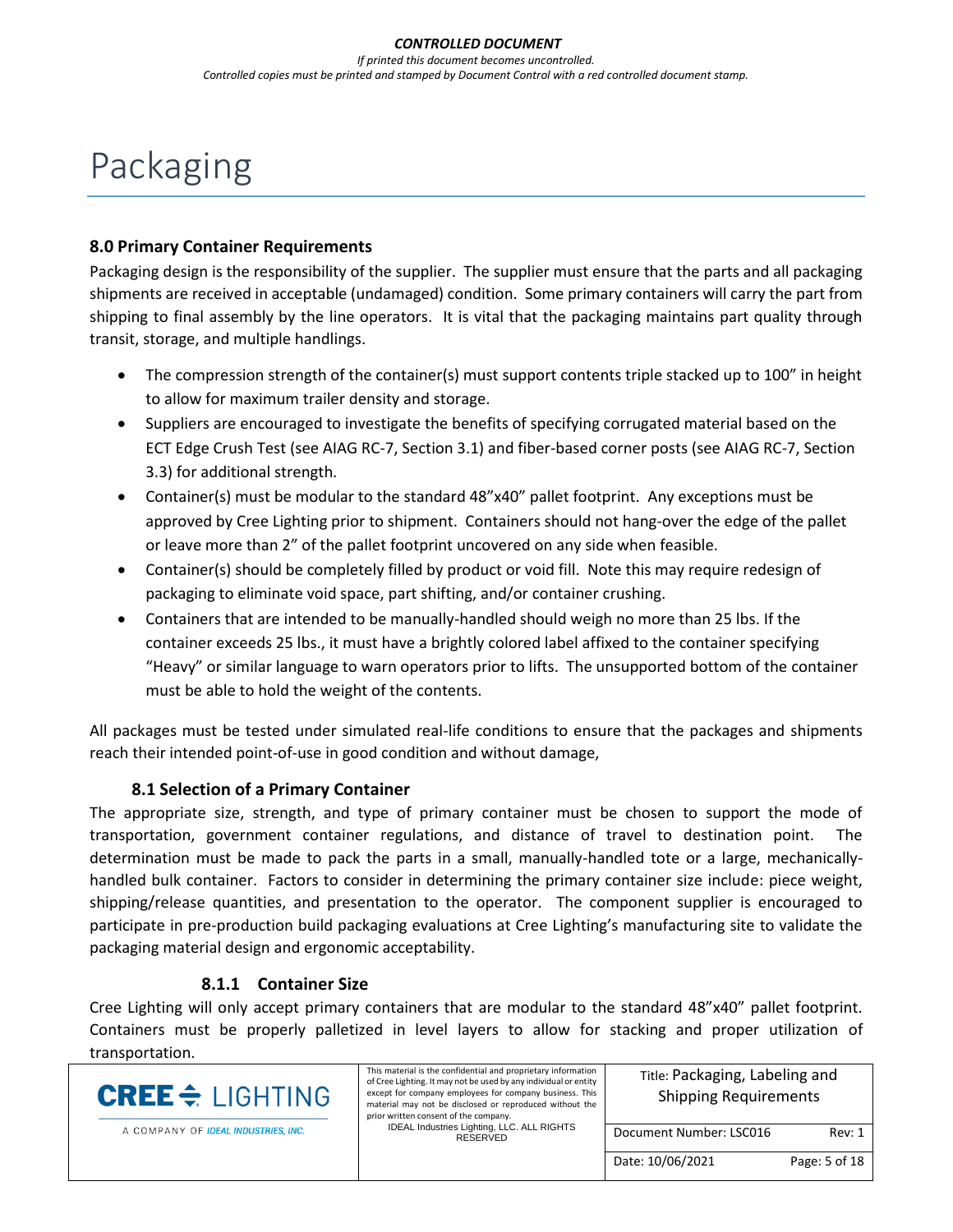# **8.1.2 Container Sealing**

Acceptable methods for sealing a container are strippable reinforced tape, spot gluing, stretch wrap, or industrial stapling. Container sealing is the responsibility of the supplier. Containers not sealed properly will be returned to the supplier, with return shipping cost billed to the supplier's shipping location.

### <span id="page-5-0"></span>**9.0 Internal Part Protection Required**

Parts must be secured and protected in the primary container and be free of damage upon delivery. Internal dunnage must not restrict part presentation to the operator.

- Whenever possible, paper-based dunnage is preferred.
- Whenever possible, recycled content materials should be used.
- For parts requiring plastic packaging materials, the material must be designed for recyclability and ease of segregation. Whenever feasible, all plastic packaging must be identified on the physical part or packaging drawing by resin type according to the symbology established by the Society of Plastics Industry (SPI). (See AIAG RC-7, Appendix 4).

#### <span id="page-5-1"></span>**10.0 Pallet Requirements**

The pallet design is a critical element to assure safe material handling, overall package system performance, and part quality. The below are requirements for all pallets entering Cree Lighting's facility in Racine:

- All shipments originating in the United States to Cree Lighting should be on Grade B or better 48"x40" heat treated pallet.
	- o Exceptions are KanBan systems with prior approval.
	- $\circ$  Email or call your Cree Lighting commercial contact for written approval prior to shipment is a unique size pallet or other deviation from the above requirement is required.
- All shipments (regardless of country of origin) to Cree Lighting should be on Grade B or better 48"X40" pallet.
	- o Pallets shall not have broken or damaged slats
	- $\circ$  Pallet runners should be either undamaged or repaired in such a way that does not impede pallet 4-way entry requirement.
	- $\circ$  Pallets shall not have protruding nails. Due to safety concerns created by protruding nails, any load on a pallet with protruding nails will be returned to supplier at supplier's expense for repalletization, or repalletized by Cree Lighting with the expense being billed to supplier.
- Any pallets intended for use in an export shipment must be heat treated and stamped per ISPM guidelines #15. Cree Lighting will communicate intent to export at the time of purchase order issue.
	- $\circ$  All pallets must be of 4-way entry, double faced, non-reversible, wood construction. The use of corrugated, plastic, and other pallet alternatives is prohibited.
	- o All pallets must be able to support a 2,800-lb. load while triple stacked.

| <b>CREE</b> $\div$ LIGHTING         | This material is the confidential and proprietary information<br>of Cree Lighting. It may not be used by any individual or entity<br>except for company employees for company business. This<br>material may not be disclosed or reproduced without the<br>prior written consent of the company. | Title: Packaging, Labeling and<br><b>Shipping Requirements</b> |               |  |
|-------------------------------------|--------------------------------------------------------------------------------------------------------------------------------------------------------------------------------------------------------------------------------------------------------------------------------------------------|----------------------------------------------------------------|---------------|--|
| A COMPANY OF IDEAL INDUSTRIES, INC. | IDEAL Industries Lighting, LLC. ALL RIGHTS<br>RESERVED                                                                                                                                                                                                                                           | Document Number: LSC016                                        | Rev: 1        |  |
|                                     |                                                                                                                                                                                                                                                                                                  | Date: 10/06/2021                                               | Page: 6 of 18 |  |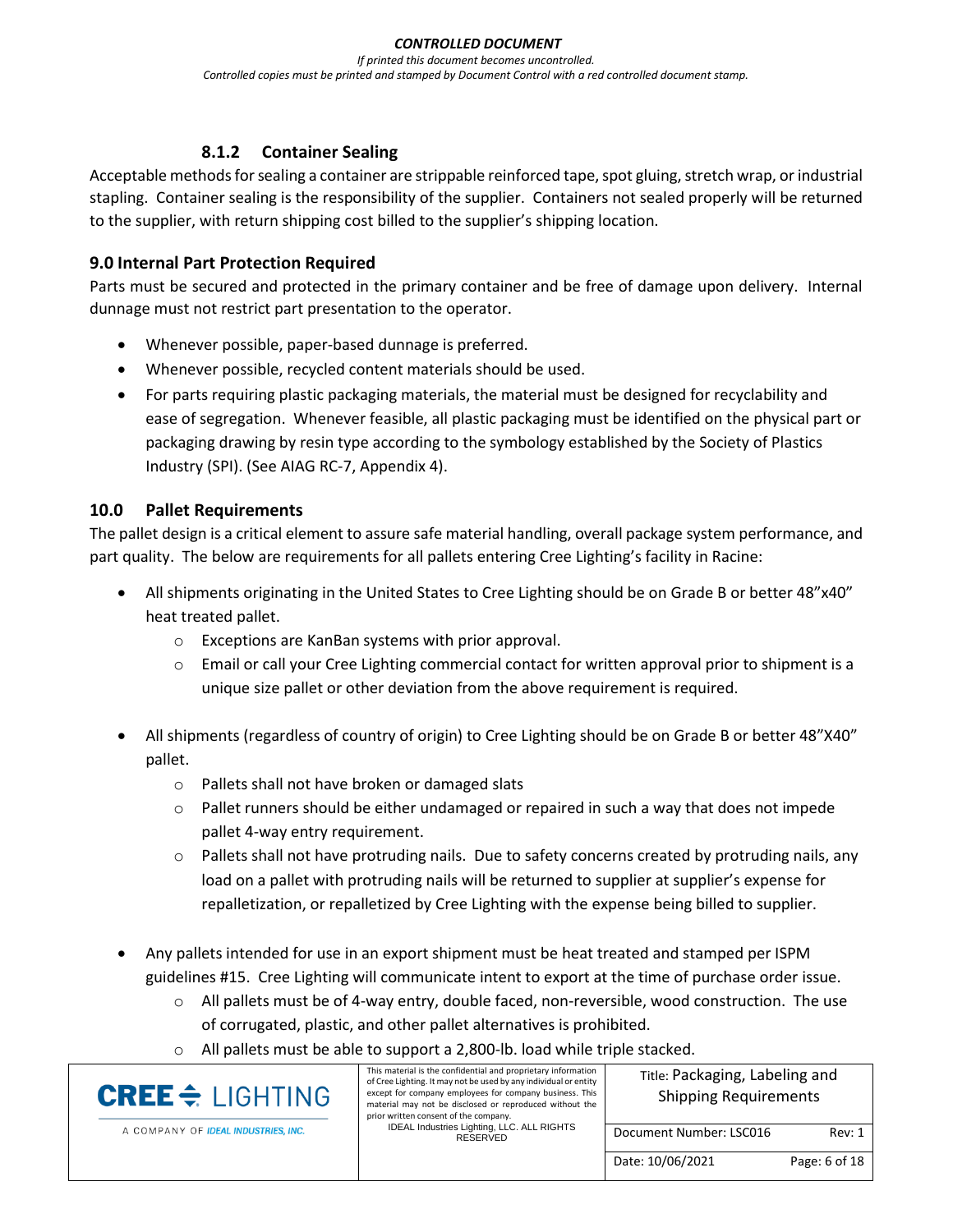- o All pallets must maintain sufficient construction to meet performance requirements.
- $\circ$  Any load received on non-approved pallets will be returned to supplier at supplier's expense for repalletization, or repalletized by Cree Lighting with the expense being billed to supplier.

Email or call your Cree Lighting commercial contact for written approval prior to shipment if a unique size pallet or other deviation from the above requirements is required.

#### <span id="page-6-0"></span>**11.0 Unitization and Palletization Requirements**

Pallet load containment must provide damage protection and optimum load performance with minimal environmental impact. Part damage and load shift due to packaging failures are subject to rejection upon receipt at Cree Lighting.

- Unitization and/or palletization is required for all parts and should be designed to stabilize and complement the primary containers to prevent movement throughout the handling cycle.
- The unit load must be modular to the pallet and remain stable for material handling and storage after initial part access and removal.
- All containers must be properly palletized and secured to the pallet.
- Palletized cartons should be uniform in size to maintain a stable load.
- Maximum overall height per unit load is 56".
- Containers must be palletized in individual level layers on the pallet. No 'pyramid' unit loads. If material release quantities do not permit shipment of individual level layers of containers, explore alternative methods of containerization and/or call or email your Cree Lighting commercial contact for assistance.



Unacceptable Unit Loads (Pyramid)



• Palletize by like part numbers. Mixed unit loads are discouraged. Mixing right and left-hand parts on the same pallet is forbidden.

# **11.1 Containment**

The preferred method for containment is either plastic, heat sealed strapping of green polyester or clear stretch film. Plastic strapping and clear stretch film should secure the entire palletized load including the pallet. Parcel shipments shall not include plastic strapping. The use of unitizing adhesive for individual cartons is encouraged.

| <b>CREE</b> $\triangleq$ LIGHTING   | This material is the confidential and proprietary information<br>of Cree Lighting. It may not be used by any individual or entity<br>except for company employees for company business. This<br>material may not be disclosed or reproduced without the<br>prior written consent of the company. | Title: Packaging, Labeling and<br><b>Shipping Requirements</b> |               |  |
|-------------------------------------|--------------------------------------------------------------------------------------------------------------------------------------------------------------------------------------------------------------------------------------------------------------------------------------------------|----------------------------------------------------------------|---------------|--|
| A COMPANY OF IDEAL INDUSTRIES, INC. | IDEAL Industries Lighting, LLC. ALL RIGHTS<br>RESERVED                                                                                                                                                                                                                                           | Document Number: LSC016                                        | Rev: 1        |  |
|                                     |                                                                                                                                                                                                                                                                                                  | Date: 10/06/2021                                               | Page: 7 of 18 |  |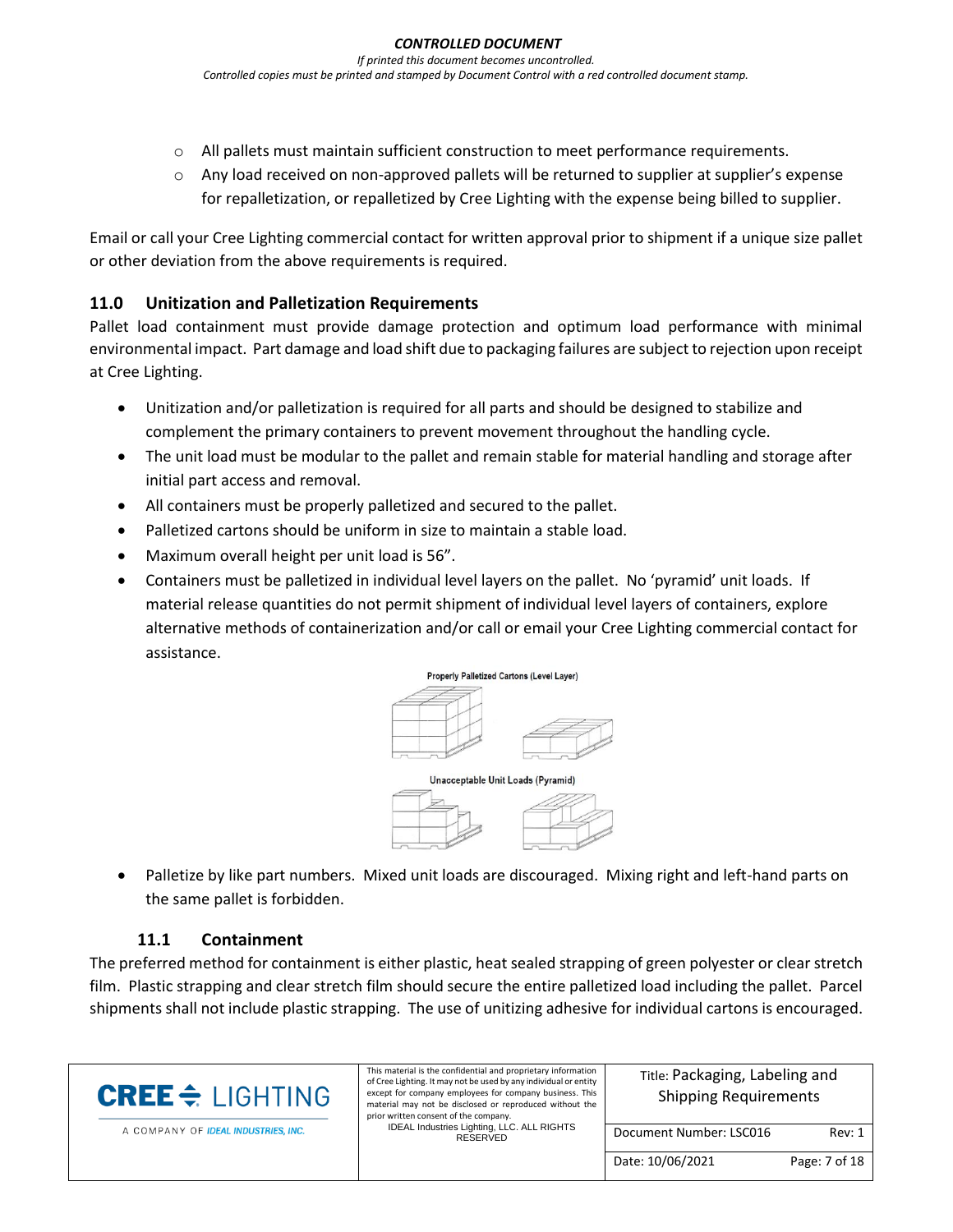# Labeling

#### <span id="page-7-0"></span>**12.0 Identification and Labeling Requirements**

The following labeling instructions apply for proper addressing of parts and materials shipped or delivered to Cree Lighting. Suppliers must insure that all parts and materials are correctly labeled and that the labels are properly attached.

# **12.1 AIAG Labeling Guidelines and ANSI MH10.8.2 Data Identifier Guidelines**

DO NOT include ANSI MH10.8.2 data identifiers or data identifiers of any kind into the label barcodes. Cree Lighting's systems cannot read data identifiers rendering labels and barcodes un-useable. No special characters are permitted (i.e.  $/$ ,  $\frac{1}{2}$ ,  $+$ , %).

#### **12.2 Label Certification Process**

Each supplier shall submit a label for approval to your commercial contact. The label will be reviewed and evaluated for compliance. It must receive approval from Cree Lighting before incorporation into production part shipments. If any corrections are needed, the supplier will be notified of a problem and required to resubmit a revised label. Once the label passes all reviews and tests, the supplier will be notified of their compliance.

#### **12.3 Label Specifications**

- Cree Lighting suggests that labels use only the customer segment defined by the AIAG B-10 standard.
- Cree Lighting highly recommends that labels be 6" x 4" unless the parcel being sent to Cree Lighting is smaller than the label size, in which case, the label may be scaled appropriately. All fields on the Label must be readable and scannable at any size when rated per ISO/IEC 15416 grade C or better.
- Label shall be white and printed with bold black ink. Thermal printed labels are preferred, but not required. No colored labels or ink will be allowed.
- Adhesive labels can be pressure sensitive or dry gummed if adherence to the container is assured, application is wrinkle free, and only used for expendable packaging.
- All bar codes shall be USS Code 39 symbology and be at least 0.5" high. Start and stop characters (\*), are required per AIAG B-10 guidelines.
- Bar codes must be a minimum of 5 mm to a maximum of 30 mm (.01 to 0.17 inches) for the narrowest element.
- See AIAG B-10 for bar code symbology, requirements, and specifications.
- Human readable fonts should be simple and there must be a clear distinction between "O" and "0".
- A minimum quiet zone of .25 inches is required in front of and behind all bar codes.
- All font heights will be defined in LPB (lines per block) (See AIAG B-10 for guidance). (See 7.4 for LPB parameters).
- Borders around the outside edge of labels are not required
- See sample labels in Appendix B.

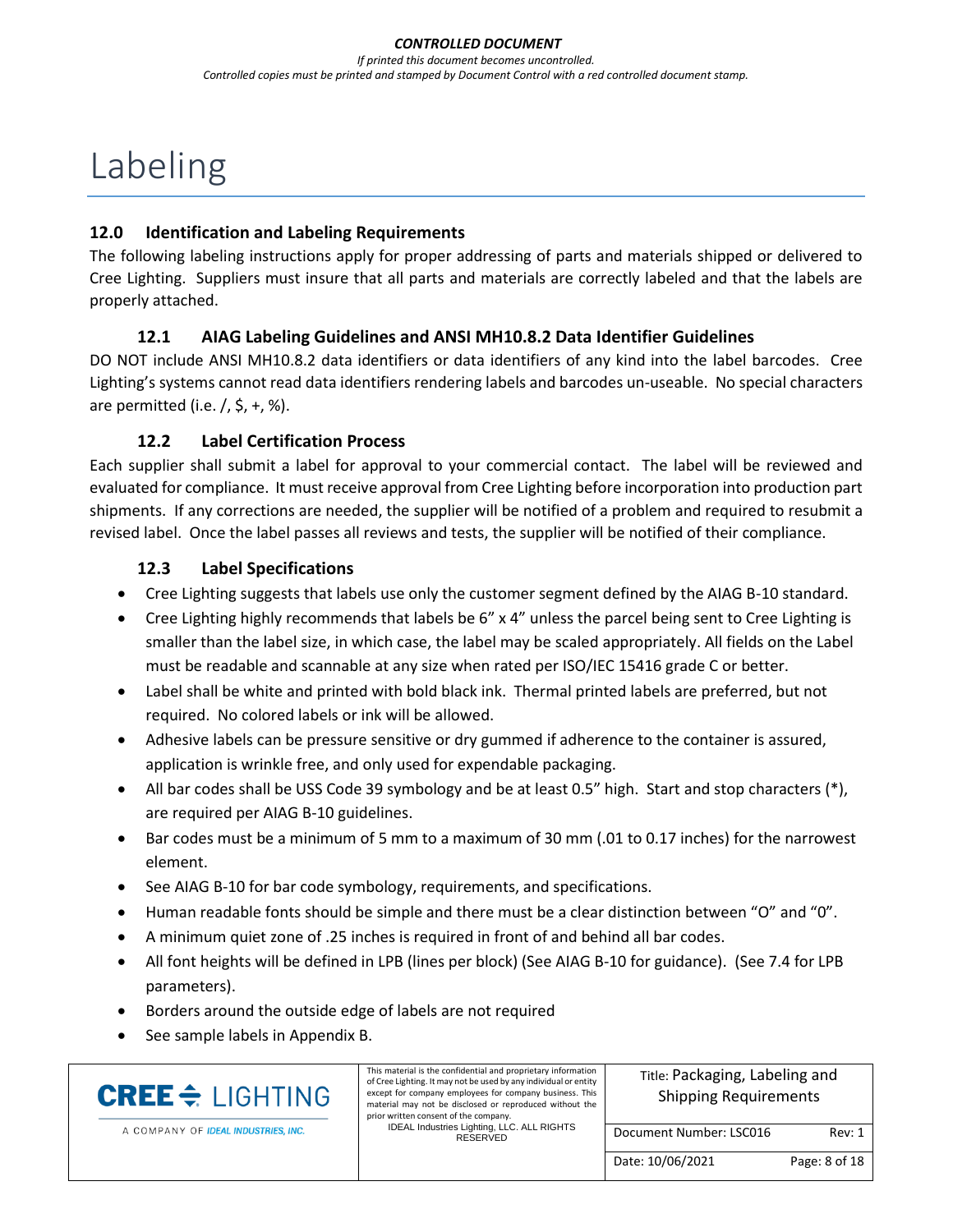| <b>LPB</b> | Max<br>Char per<br>Line | Point | Inches | mm   |
|------------|-------------------------|-------|--------|------|
| 1 LPB      | 08                      | 64    | 0.90   | 22.0 |
| 2 LPB      | 18                      | 32    | 0.40   | 11.0 |
| 3 LPB      | 28                      | 20    | 0.25   | 7.0  |
| 4 LPB      | 34                      | 16    | 0.20   | 5.0  |
| 5 LPB      | 42                      | 12    | 0.15   | 4.0  |
| 6 LPB      | 48                      | 10    | 0.12   | 3.0  |
| 7 LPB      | 59                      | 08    | 0.10   | 2.0  |
| 8 LPB      | 68                      | 06    | 0.08   | 1.5  |

# **12.4 Suggested LPB (Lines Per Block) Character Parameters Table**

#### **12.5 Labeling on Stretch Film**

When a unit load is stretched wrapped, a Master Label or Mixed Load Label shall be adhered to the outside of the stretch film, visible to operators and readable for barcode scanning. This label is required for all stretch wrapped unit loads of single or multiple packs. This label may be removed with the stretch film making individual container labeling necessary as described in Section 12.3 of this document. One Master Label per unique part number is required. See Section 13.1.3 for Mixed Load Labeling.

#### **12.6 Container Labeling**

Identical container labels should be located on two adjacent sides of each container. At least one of the two container labels on each carton should be visibly facing outward when inspecting the pallet. Do not stack the carton so that both carton labels face inward. A sample carton label is in Appendix B. A Master Label (see section 7.0), and when applicable, a Mixed Load Label (see section 7.1.3) will be required on the exterior of all palletized shipments. If a singular container is sent, use two Master Labels instead of the carton labels.



#### **12.6.1 Required Label Fields – Box or Carton**

- Cree Lighting Part # (P): Cree Lighting's part number
- Cree Lighting Part # Revision
- Description: Cree Lighting's part description
- Supplier: Supplier name and shipping address

| <b>CREE</b> $\triangleq$ LIGHTING   | This material is the confidential and proprietary information<br>of Cree Lighting. It may not be used by any individual or entity<br>except for company employees for company business. This<br>material may not be disclosed or reproduced without the<br>prior written consent of the company. | Title: Packaging, Labeling and<br><b>Shipping Requirements</b> |               |  |
|-------------------------------------|--------------------------------------------------------------------------------------------------------------------------------------------------------------------------------------------------------------------------------------------------------------------------------------------------|----------------------------------------------------------------|---------------|--|
| A COMPANY OF IDEAL INDUSTRIES, INC. | IDEAL Industries Lighting, LLC. ALL RIGHTS<br>RESERVED                                                                                                                                                                                                                                           | Document Number: LSC016                                        | Rev: 1        |  |
|                                     |                                                                                                                                                                                                                                                                                                  | Date: 10/06/2021                                               | Page: 9 of 18 |  |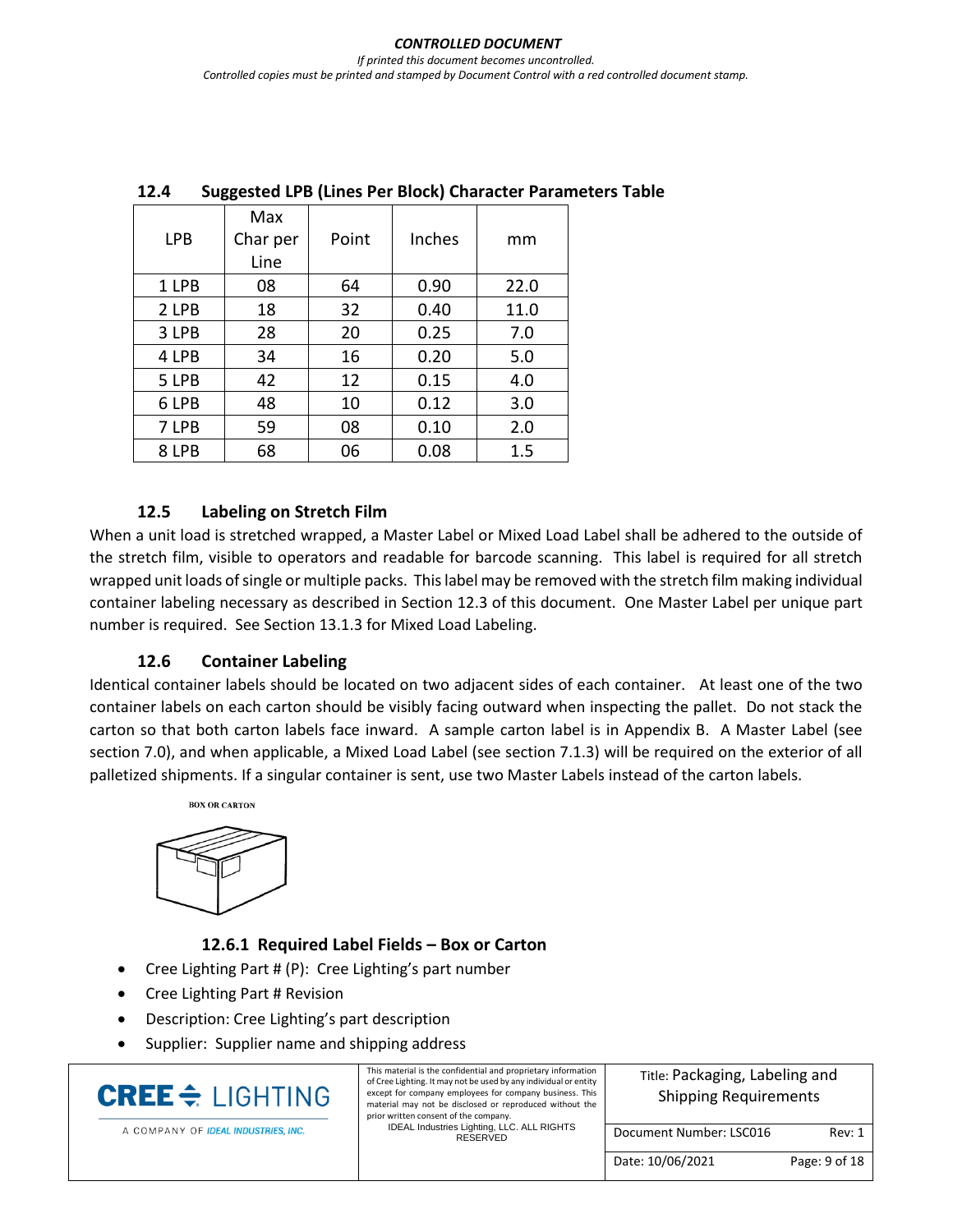- Container Weight and Dimensions
- Qty: Quantity in Carton
- Bar Code

# **12.6.2 Supplier Specific Required Fields**

Cree Lighting may ask suppliers to provide product lot numbers – Lot # (1T) and expiration dates – Exp Date (1D) on carton labels for some products. Cree Lighting will notify suppliers in writing when these fields are required. If these fields are not required, the space occupied by these fields in the example in Appendix B may be used by supplier for other information.

# **12.6.3 Non-Standard Containers**

Shipments of other kinds may require different forms of labeling or hang tags with adhesive labels.

**Drums, barrels, or cylinder containers:** Identical Package labels should be located on the top and near the center of the side.



**Bale:** Identical Packaging labels shall be located on at the upper corner of an end and an adjacent side.



**BALE** 

**Single Coil:** Attach label with wire metal hang tag to both inside and outside of coil.



**Slit Coils:** Attach label with wire metal hang tag to the inside and outside of each individual coil.

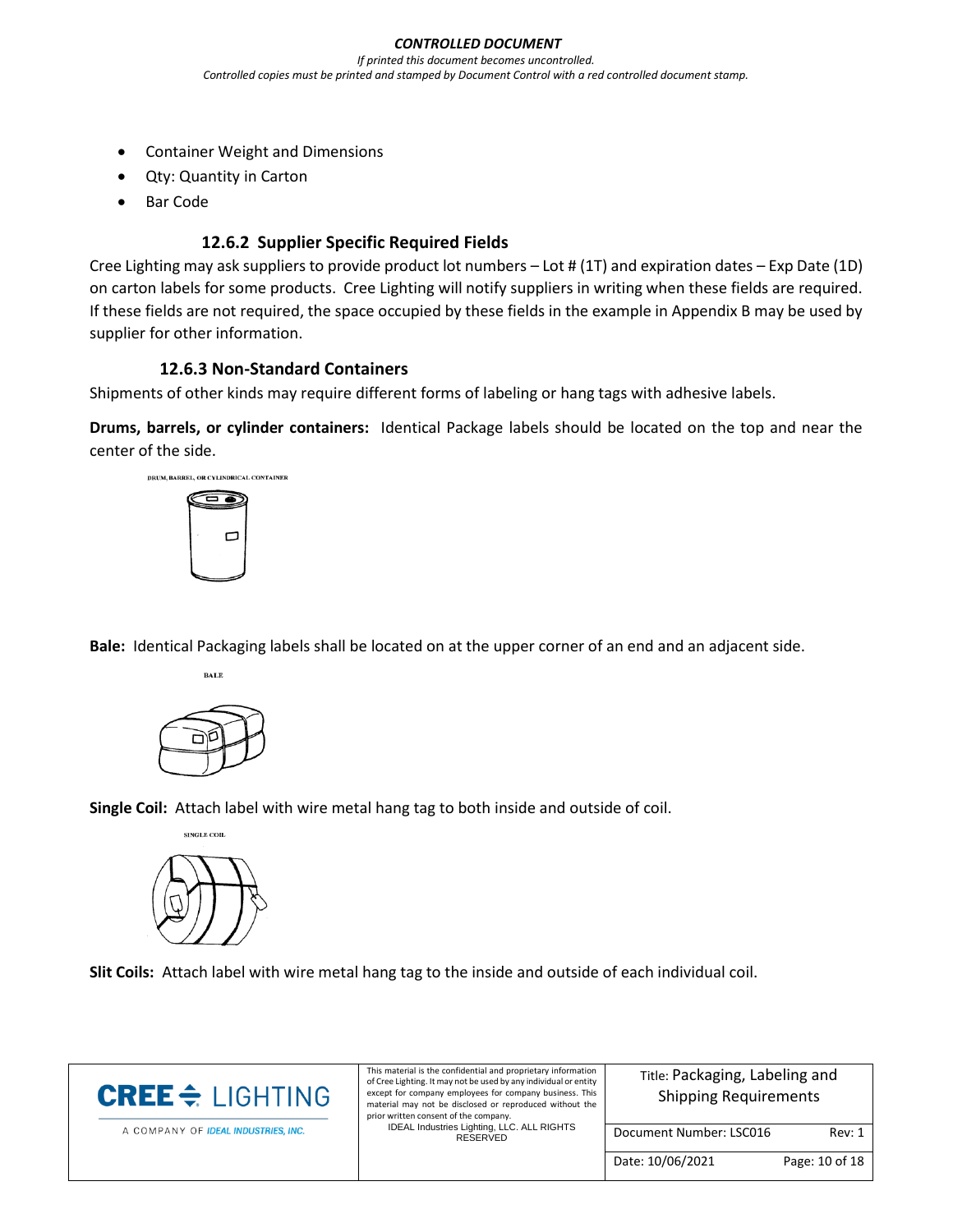



**Roll:** Attach label with wire metal hang tag to end of the roll of material, and if space permitting, to the inside of the roll.



**Bag:** Place the label on the top of the surface that will be visible when the bags are stacked.



**Tubing, Bars, and Poles:** Attach label with wire metal hang tag to each end.





Please contact Cree Lighting Operations for additional guidance on label placement.

#### <span id="page-10-0"></span>**13.0 Master Label**

A Master Label shall be used to identify the total contents of a multiple single pack load of the same part number. The label shall be placed on the unit load in such a manner that when the unit load is broken apart the label is discarded (ex: attach to the outside of the stretch wrap). One Master Label per individual part number on the pallet is required. See AIAG B-10 for additional information. A sample Master Label is in Appendix B.

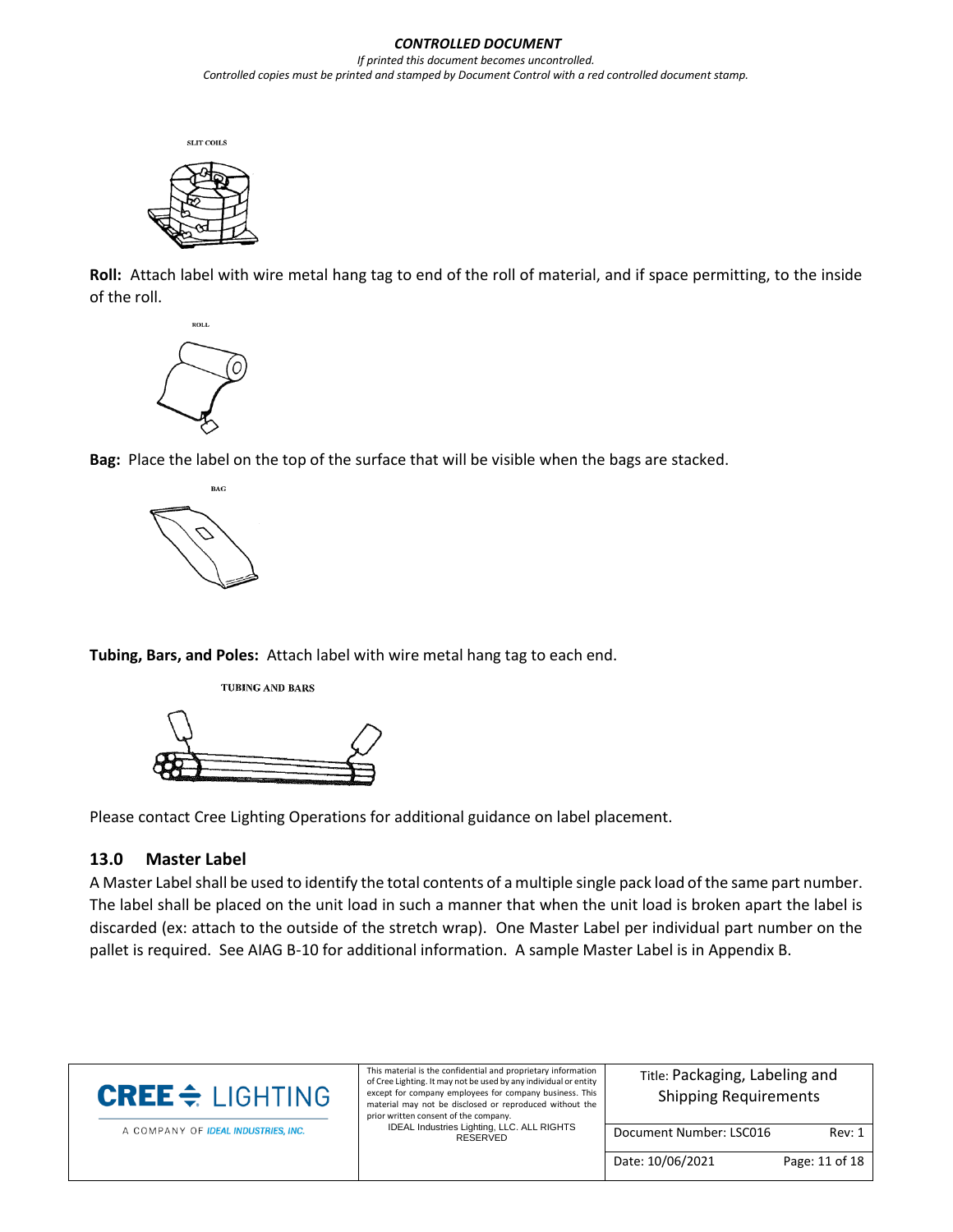#### *CONTROLLED DOCUMENT*

*If printed this document becomes uncontrolled. Controlled copies must be printed and stamped by Document Control with a red controlled document stamp.*



#### **13.1 Required Fields – Master Label**

- Cree Lighting Part # (P): Cree Lighting's part number
- P.O. # (K): Cree Lighting's purchase order number
- Line # (4K): The purchase order line number
- Qty: The part quantity included on pallet/in carton
- LPN: See appendix A for formatting
- Load Weight and Dimensions
- The text "Master Label" should occupy the left-most 2/3 of the bottom building block
- Bar Code

### **13.2 Supplier Specific Required Fields**

Cree Lighting may ask suppliers to provide product lot numbers  $-$  Lot # (1T), expiration dates  $-$  Exp Date (1D), and/or a work order number – W.O. # (W) on master labels for some products. Cree Lighting will notify suppliers in writing when these fields are required.

#### **13.3 Mixed Load Label**

Mixing of part numbers on pallets is highly discouraged but may be unavoidable due to low order quantities and/or shipping/handling expenses. In these limited circumstances, a Mixed Load Label shall be used to identify a load of multiple single packs of different part numbers. Note: Mixed loads are required to have a Master Label of each individual part number is still required on the unit load. The label shall be placed on the unit load in such a manner that when the unit load is broken apart the label is discarded (ex: Attach to outside of clear stretch wrap). See AIAG B-10 for further information. A sample Mixed Load label is in Appendix B.

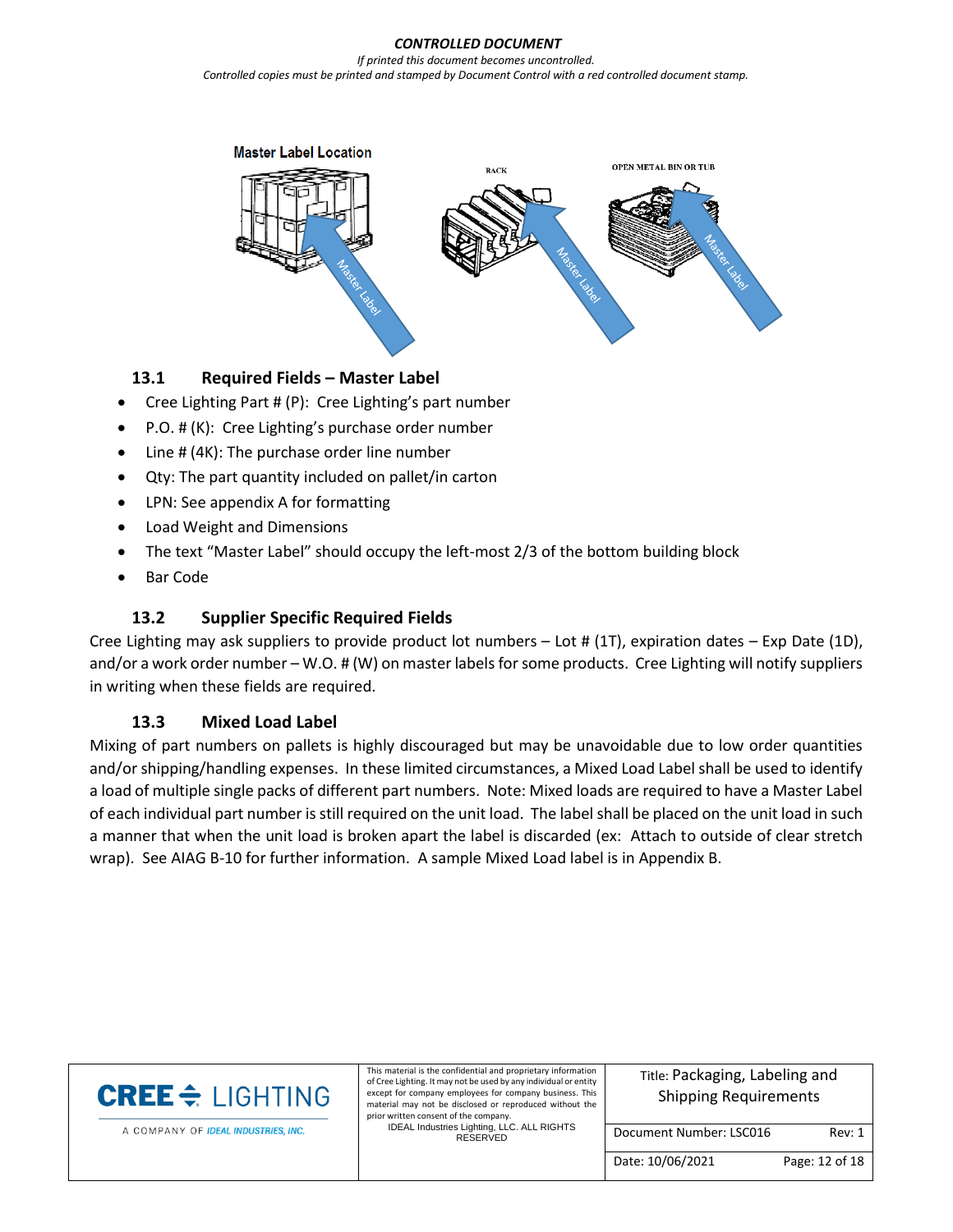# **Mixed Load Label Location**



# **13.1.4 Required Fields – Mixed Load Label**

- From: Supplier name and shipping address
- LPN: See Appendix A for formatting
	- o Master labels do not require LPNs if a Mixed Load Label is used.
- Load Weight and Dimensions
- List of Skid Contents
- The text "Mixed Load"
- Bar Code

# Shipping

# <span id="page-12-0"></span>**14.0 Shipping & Transportation Requirements**

# **14.1 Packing Slips and Bills of Lading**

Packing slips and bills of lading, whether direct shipments or shipments moving through a consolidation point, must be submitted with every shipment.

# **14.1.1 Direct Shipments**

Direct shipments moving from a shipping plant to Cree Lighting Racine must include packing slips prepared in duplicate. One copy of the packing slip is to be firmly attached to the outside of one of the containers in shipment. The second copy should be tendered to the carrier along with two copies of the bill of lading.

# **14.1.2 Consolidated Shipments**

Partial loads moving through a consolidation point before delivery to Cree Lighting Racine must include packing slips prepared in sets of four. One copy of the packing slip should be firmly attached to the outside of one of the containers in shipment. The other three copies should be tendered to the carrier, along with two copies of the

| <b>CREE</b> $\triangle$ LIGHTING    | This material is the confidential and proprietary information<br>of Cree Lighting. It may not be used by any individual or entity<br>except for company employees for company business. This<br>material may not be disclosed or reproduced without the<br>prior written consent of the company. | Title: Packaging, Labeling and<br><b>Shipping Requirements</b> |                |  |
|-------------------------------------|--------------------------------------------------------------------------------------------------------------------------------------------------------------------------------------------------------------------------------------------------------------------------------------------------|----------------------------------------------------------------|----------------|--|
| A COMPANY OF IDEAL INDUSTRIES, INC. | IDEAL Industries Lighting, LLC. ALL RIGHTS<br>RESERVED                                                                                                                                                                                                                                           | Document Number: LSC016                                        | Rev: 1         |  |
|                                     |                                                                                                                                                                                                                                                                                                  | Date: 10/06/2021                                               | Page: 13 of 18 |  |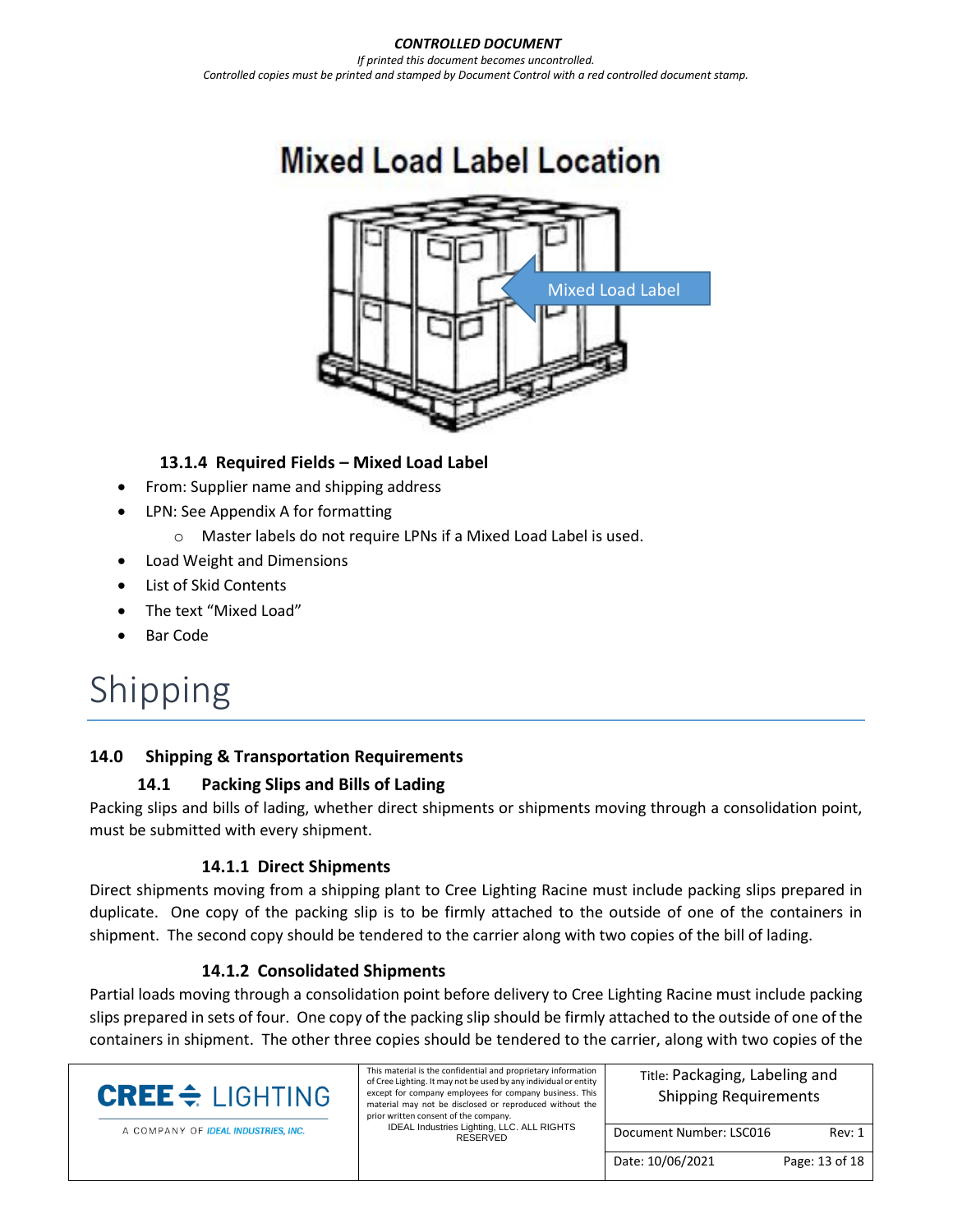bill of lading. The bill of lading should indicate that the packing slips are to be delivered to the consolidator at the time of delivery.

### **14.1.3 Customs Papers**

US Customs and Border Protection has established specific rules on the contents of a commercial invoice or electronic equivalents. According to the Code of Federal Regulations ("CFR"), 19 CFR §141.86, it must include complete and accurate information. All U.S. shipments destined outside of the U.S. must have a customs invoice provided by the supplier and included with other shipping documentation. The items outlined below MUST be included on commercial invoice and/or packing list.

- The port of entry to which the merchandise is destined.
- The person to whom the merchandise is sold or agreed to be sold or the person by whom it is shipped
- A detailed description of the merchandise, including the name by which each item is known.
- The quantities in weights and measures.
- The purchase price of each item
- Total value
- All charges that are not included in the piece price such as additional packaging, insurance and freight.
- Rebates of any kind if applicable
- Country of origin
- Invoice must be in English.
- Invoices and pages
	- $\circ$  The invoice number and the page number must be shown at the bottom of each page when applicable
		- Inv. 1 P.1
		- Inv. 2 P.2
		- Inv. 2 P.3

#### **14.1.4 Third-Party Consignment**

When making a third-party consignment shipment, the bill of lading must include:

Consigned to: Cree Lighting Inc. c/o (Third Party, ex: Acme Parts Supplier)

#### **14.2 Packing Slips**

All Packing slips must include the following information:

Supplier Information

- 1. Supplier Name and Address (Ship point, not billing office)
- 2. Supplier Number (Contact your Cree Lighting buyer if you need your supplier number)
- 3. Packing Slip Number
- 4. Date Shipped

Shipping Information

1. Ship to: As stated on the Cree Lighting Purchase Order

| <b>CREE</b> $\div$ LIGHTING         | This material is the confidential and proprietary information<br>of Cree Lighting. It may not be used by any individual or entity<br>except for company employees for company business. This<br>material may not be disclosed or reproduced without the<br>prior written consent of the company. | Title: Packaging, Labeling and<br><b>Shipping Requirements</b> |                |  |
|-------------------------------------|--------------------------------------------------------------------------------------------------------------------------------------------------------------------------------------------------------------------------------------------------------------------------------------------------|----------------------------------------------------------------|----------------|--|
| A COMPANY OF IDEAL INDUSTRIES, INC. | IDEAL Industries Lighting, LLC. ALL RIGHTS<br>RESERVED                                                                                                                                                                                                                                           | Document Number: LSC016                                        | Rev: 1         |  |
|                                     |                                                                                                                                                                                                                                                                                                  | Date: 10/06/2021                                               | Page: 14 of 18 |  |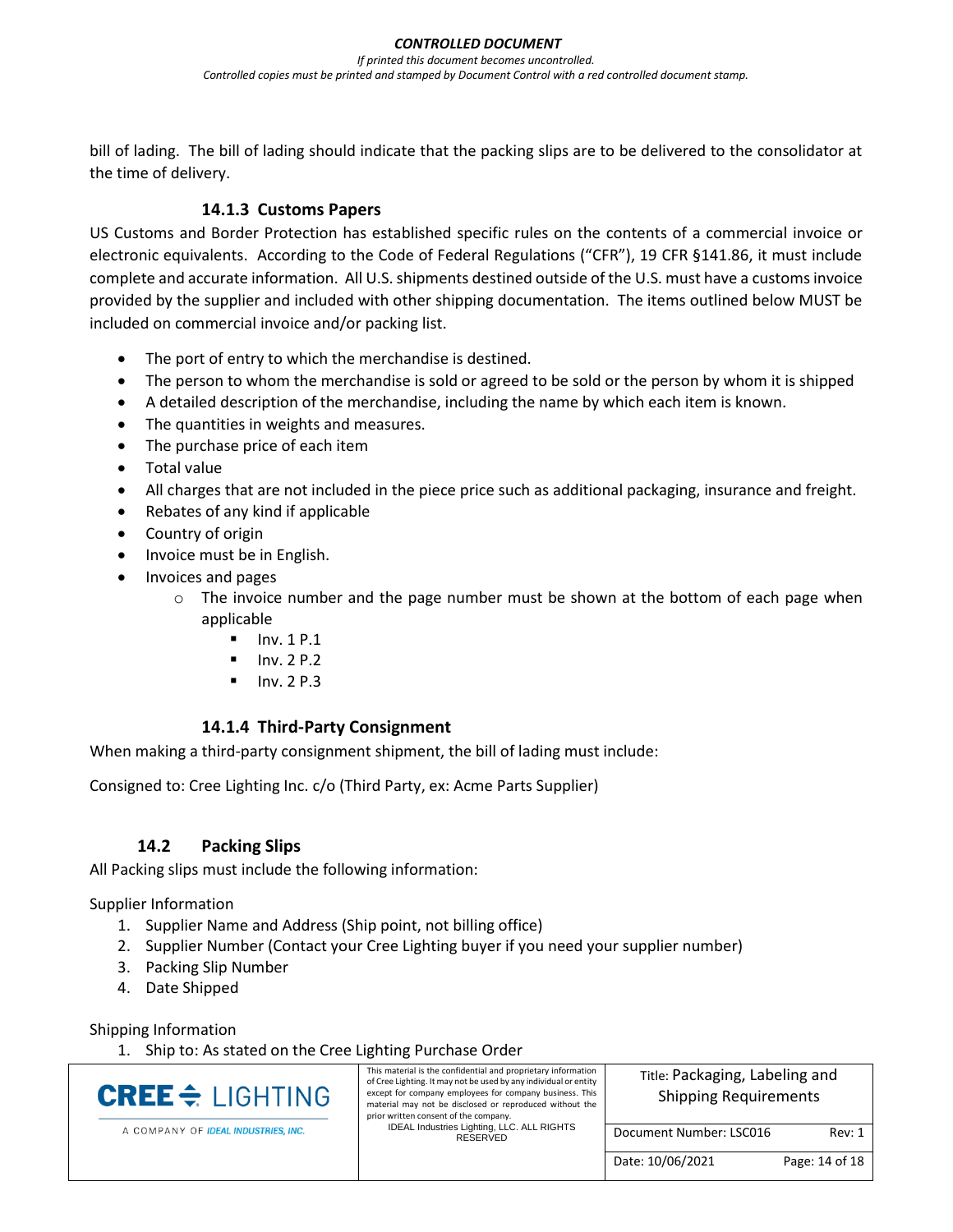#### *CONTROLLED DOCUMENT*

*If printed this document becomes uncontrolled. Controlled copies must be printed and stamped by Document Control with a red controlled document stamp.*

- 2. Bill to: As stated on the Cree Lighting Purchase Order
- 3. Gross, tare, and net (material) weight.
- 4. Shipped Via (routing).
- 5. Bill of Lading number.
- 6. Freight Terms (FOB Point, collect prepaid, etc.).
- 7. Transportation Mode (rail, truck, etc.)
- 8. LTL Shipments include PRO Number.
- 9. Air shipments include Air Waybill Number.
- 10. Full Truck Load or Intermodal Shipments include trailer number or container number, and carrier.
- 11. Shipment identification (SID) Number (when applicable)

Packing Information

- 1. Number of unit loads: pallets, containers, cartons, etc.
- 2. Pieces per unit load.
- 3. Unit of measure (if other than pieces per unit load).

Item Information

- 1. Purchase Order (PO) number
- 2. PO Line Number
- 3. Cree Lighting Part Number
- 4. Ship Quantity (Unit of measure if other than each ie: ft., lbs., etc.)

#### <span id="page-14-0"></span>**15.0 Appendix A: LPN Format**

The LPN (Licenses Plate Number) gives the pallet or carton a unique code which helps Cree Lighting track inventory as it is received and provides traceability within the warehouse and supply chain. As Cree Lighting receives your product into our ERP system it will be loaded into the LPN provided on the label and moved to a location in the warehouse. Duplicate LPN's could cause product to show in incorrect locations and diminish traceability within the warehouse. The LPN format requested from suppliers is as follows:

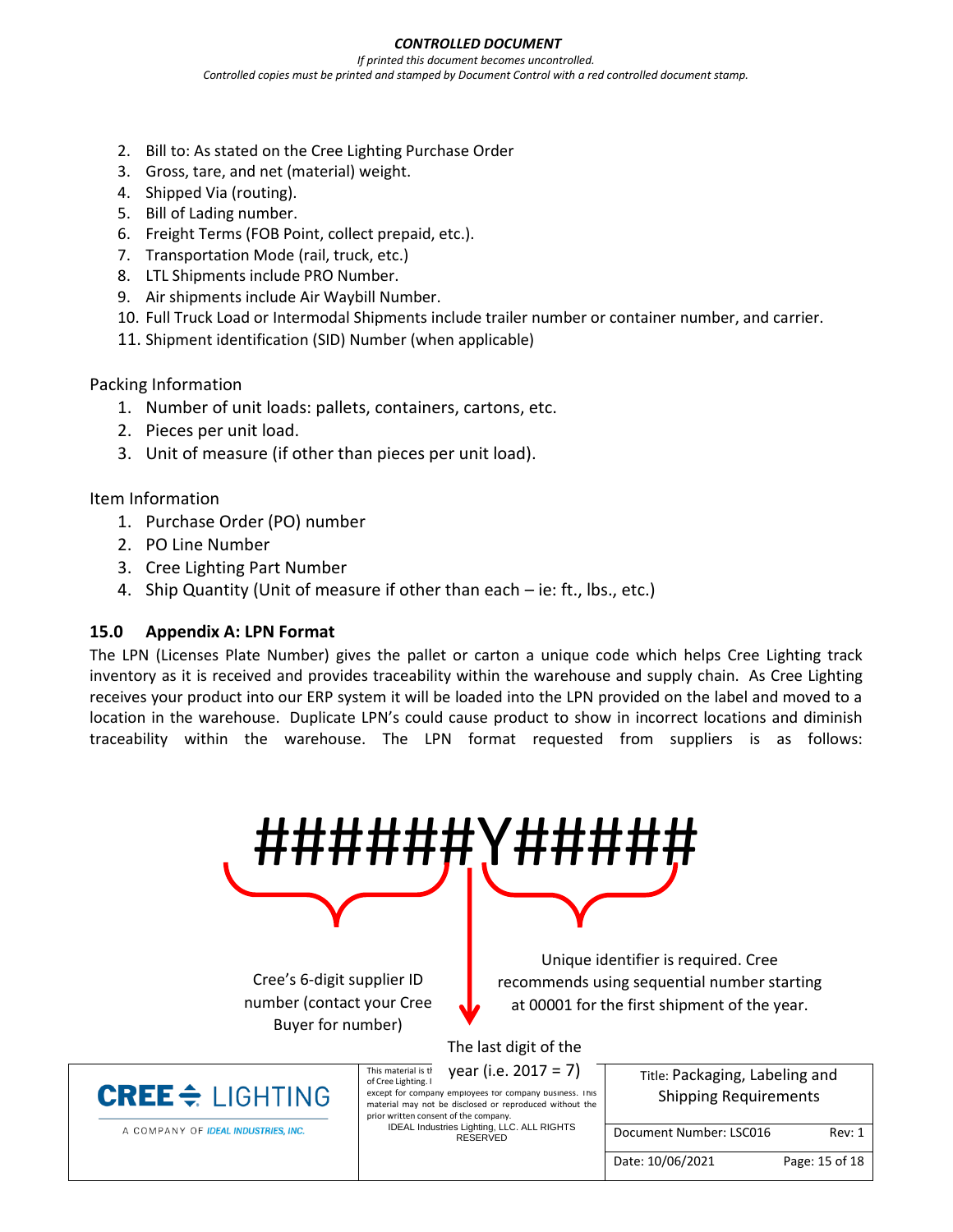#### *CONTROLLED DOCUMENT If printed this document becomes uncontrolled. Controlled copies must be printed and stamped by Document Control with a red controlled document stamp.*



This LPN would represent the 12,345-pallet sent to Cree Lighting from supplier 107983 in the year 2017

# **15.1 LPN Guideline for Mixed Loads:**

When sending mixed loads, the LPN is only required on the Mixed Load label. The Master Label LPN field is ideally left blank. However, if system limitations make this request infeasible, please line through or cover a portion of the LPN on the master labels to prevent Cree Lighting's receiving department from scanning the wrong LPN.

#### <span id="page-15-0"></span>**16.0 Appendix B: Label Samples**

Cree Lighting highly recommends that labels be 6" x 4" unless the parcel being sent to Cree Lighting is smaller than the label size, in which case, the label may be scaled appropriately. (Examples are NOT to scale)

| Cree Part #:<br>(P) | LHD00H29X0001A0          |                                  |                                            | <b>Part Revision:</b><br>A1 |  |  |
|---------------------|--------------------------|----------------------------------|--------------------------------------------|-----------------------------|--|--|
|                     |                          |                                  |                                            |                             |  |  |
| Description:        |                          | PLT, EM DRIVER MNTG KR KR4 / KR6 |                                            |                             |  |  |
|                     | BLS310C 14-1/2           |                                  |                                            |                             |  |  |
| Supplier:           | Supplier Name            |                                  | Weight:                                    | 400lbs.                     |  |  |
|                     | 1234 N. Main Street      |                                  | Dims (L x W x H): $48 \times 52 \times 52$ |                             |  |  |
|                     | Racine, WI 53406         |                                  |                                            |                             |  |  |
|                     | United States of America |                                  | PO #:                                      | 56123                       |  |  |
| <b>Additional</b>   | Exp. Date (1D):          | Quantity:                        |                                            |                             |  |  |
| supplier Info:      | 12/22/2016               | (Q)                              |                                            | 1000                        |  |  |
|                     | Lot # $(1T)$ :           |                                  |                                            |                             |  |  |
|                     | 123456789                |                                  |                                            |                             |  |  |

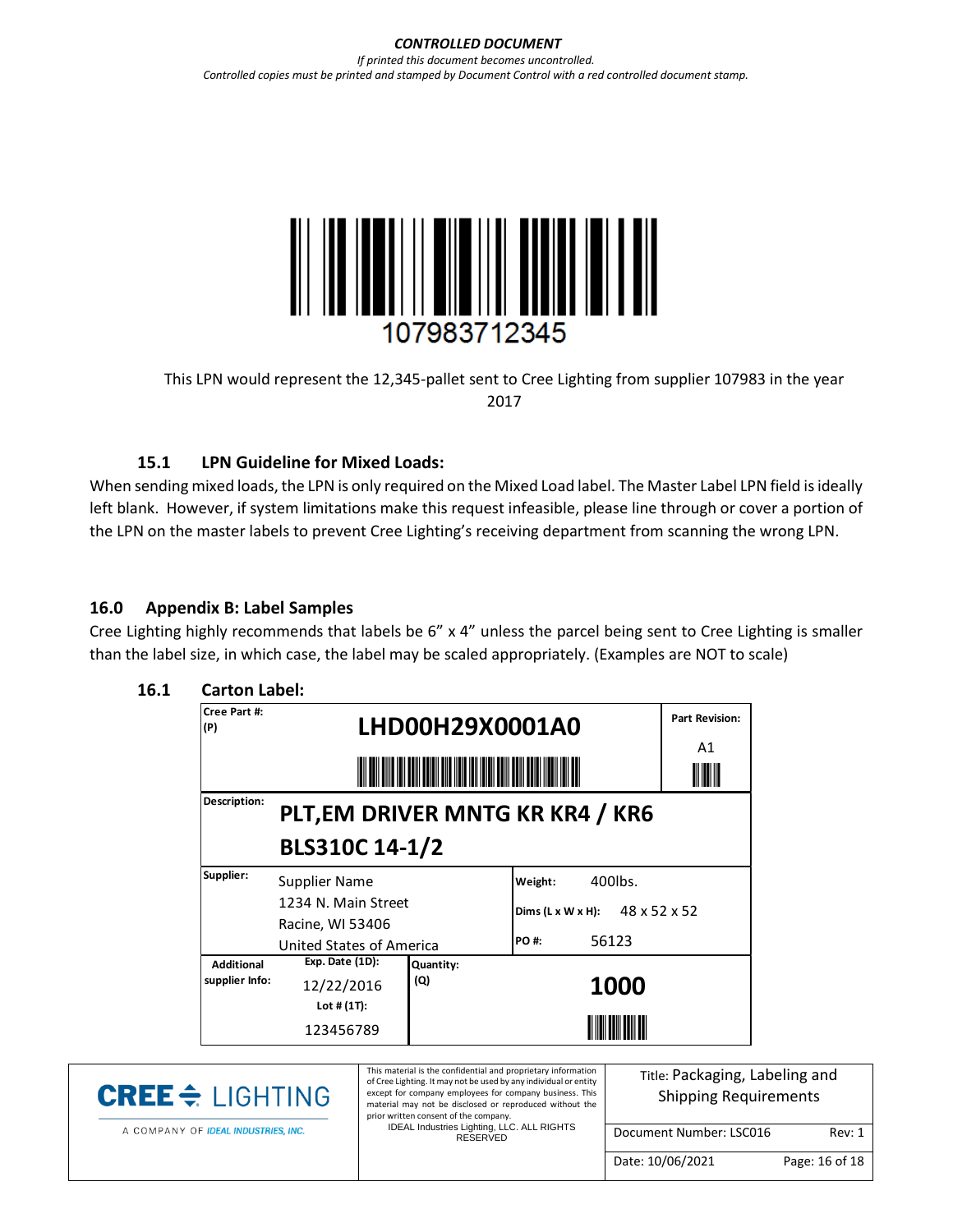#### *CONTROLLED DOCUMENT If printed this document becomes uncontrolled. Controlled copies must be printed and stamped by Document Control with a red controlled document stamp.*



WO number may extend "Master Label" text, or may use this space for other information desired by

supplier.<br>Supplier.

A COMPANY OF IDEAL INDUSTRIES, INC.

This material is the confidential and proprietary information of Cree Lighting. It may not be used by any individual or entity except for company employees for company business. This material may not be disclosed or reproduced without the prior written consent of the company.

IDEAL Industries Lighting, LLC. ALL RIGHTS RESERVED

Title: Packaging, Labeling and Shipping Requirements

Document Number: LSC016 Rev: 1

Date: 10/06/2021 Page: 17 of 18